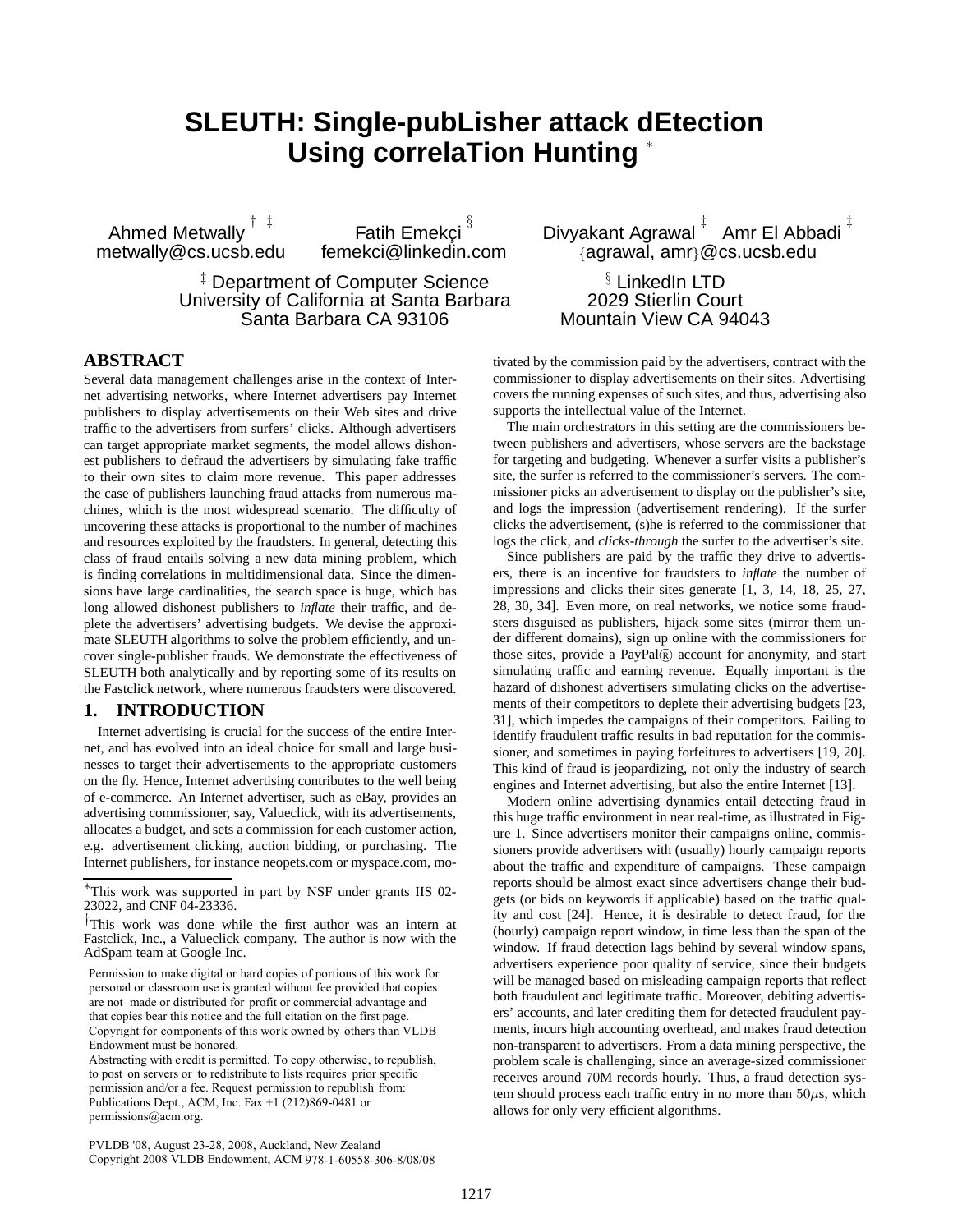

**Figure 1: A Framework for How Near Real-Time Fraud Detection Fits into the Advertising Framework**

We focus primarily on publishers' fraud where a publisher tries to increase its revenue with fraud traffic. The detection approach and mechanism can be generalized to advertisers' fraud. Our approach for detecting fraud is based on mining the commissioner's traffic logs. The main premise of our traffic analysis approach is to draw correlation between the fraudster's site and the machines used in the attack. To circumvent log analysis, fraudsters strive to dilute the strong correlation between their sites and the machines from which the attacks are launched [29]. This can be done either on the side of the attacking machines or on the side of the attackers' sites. Hence, an attack is either performed by a single-publisher who generates traffic from numerous machines, possibly while obliterating or frequently changing the identification of these machines; or by a group of fraudsters sharing their resources to launch a *coalition* attack. This paper, concentrates on single-publisher attacks, which is the most common case in advertising networks. Detecting singlepublisher attacks complements our *coalition* attack discovery algorithms proposed in [28]. Detecting these two classes of attacks leaves no chances for fraudsters to escape. The proposed framework was deployed on one of the major world networks, Fastclick, and was successfully used in fraud detection.

This paper models discovering single-publisher attacks as a new problem of finding correlations in multidimensional data. We devise the SLEUTH algorithms for detecting single-publisher attacks in their most general form. The tunability, effectiveness, and accuracy of the SLEUTH algorithms are demonstrated through comprehensive experiments on the Fastclick network. The SLEUTH algorithms discovered several suspects, most of which were verified manually to be fraudsters, and their contracts were terminated.

We start by describing the economics of online single-publisher attack detection in § 2. § 3 presents the detection approach for single-publisher attacks. The problem model is built in  $\S$  4. We devise the *2-Pass-SLEUTH* and *1-Pass-SLEUTH* algorithms in § 5 and  $\S$  6, respectively, and contrast their performance in  $\S$  7. Our experimental results are reported in § 8. We present the related work in § 9, and we conclude in § 10.

# **2. ECONOMICS OF SINGLE-PUBLISHER ATTACKS**

We start by establishing the association between the number of machines used in a single-publisher attack and the difficulty of detecting the attack. Then, we discuss the economics of detecting single-publisher attacks as an optimization problem.

# **2.1 The Association Between Attack Sophistication and Detection Difficulty**

Understandably, the difficulty of detecting an attack increases as the number of machines from which the attack is launched increases. In its simplest form, launching an attack from one machine, identified by one cookie-ID, can be detected trivially by checking for duplicate impressions and clicks [25]. However, launching an attack from multiple machines is much harder to detect, since the detection algorithm has to examine the relationship between each publisher and all the machines generating its traffic.

Although the straightforward use of network anonymization, e.g. tor.eff.org, is attractive for inexperienced fraudsters, it is not ef-



**Figure 2: Variation Trends of Total Cost of Fraud and Detection with Fraud Detection Effort**

fective. Those services were designed to protect surfers' privacy. Hence, they block surfers' cookies [4]. Therefore, using network anonymization can be trivially detected by monitoring the percentage of cookie-less traffic per publisher and investigating publishers whose traffic deviates from the norm. Similarly, on real networks, we notice some novice fraudsters generating a lot of traffic from ISPs that assign virtual IP addresses to surfers, such as  $AOL(\mathbb{R})$ , in order to hide among legitimate traffic. However, the ranges of IPs of those ISPs are well known, and again, the ratio of the traffic of any publisher received from those ISPs is highly stable across all the publishers. Hence, such attacks are easily detected by examining the ratio of the traffic received from ISPs assigning virtual IPs as compared to the entire publisher's traffic.

Hard-to-detect attacks from several machines could be costly and unscalable to launch. To have a normal percentage of cookie-less traffic, and a normal percentage of non-virtual ISPs' IPs, fraudsters are motivated to either own the attacking machines, or to control botnets of real surfers' machines through Trojans in order to use IPs and cookies of those real surfers. Even when botnets are used, attacks launched from a botnet of tens of thousands of machines infected by top-notch Trojans are more sporadic than attacks from tens of machines infected by off-the-shelf Trojans for two reasons. First, off-the-shelf Trojan code that is more popular is easily detected with anti-virus software. Hence, the majority of botnets cannot grow to huge sizes. Second, small botnets can still be powerful if coupled with high bandwidth [7]. Therefore, launching scalable attacks entails high cost or requires sophisticated Trojan-writing skills. This establishes the association between the difficulty of launching an attack and the difficulty of detecting it.

# **2.2 Minimizing the Damage of Single-Publisher Fraud Detection**

This association on the fraudsters' side has its ramifications on the side of the detection approach, since most attacks are not highly sophisticated. On the other hand, as we try to detect more sophisticated attacks, we report more honest publishers as suspects (false positives). Discarding all suspects discounts massive traffic from honest suspects and forgoes the corresponding lawful revenue. Reducing the forgone lawful revenue requires scrutinizing the traffic and sales history of suspects via costly human investigation.

From Figure 1, this is even more aggravated by the risk of not producing accurate campaign reports to advertisers in a timely fashion if not enough investigation workforce is employed [13, 24]. Hence, detecting more sophisticated attacks with very few honest suspects and producing accurate timely campaign reports are two conflicting goals. This dilemma incurs tremendous time-critical investigation cost on the commissioners, which raises the advertising cost. In the cases where the prices of the campaigns are fixed by the commissioner and not determined through auctions, it might force advertisers to switch to other commissioners that have less advertising cost. On the other hand, not detecting any attacks at all reduces the campaigns' effectiveness, and hence, raises the advertising cost of the commissioner as compared to its competitors. This also drives advertisers away from the commissioner.

Therefore, a commissioner typically has two extremes on the detection spectrum as shown in Figure 2. One extreme is to employ a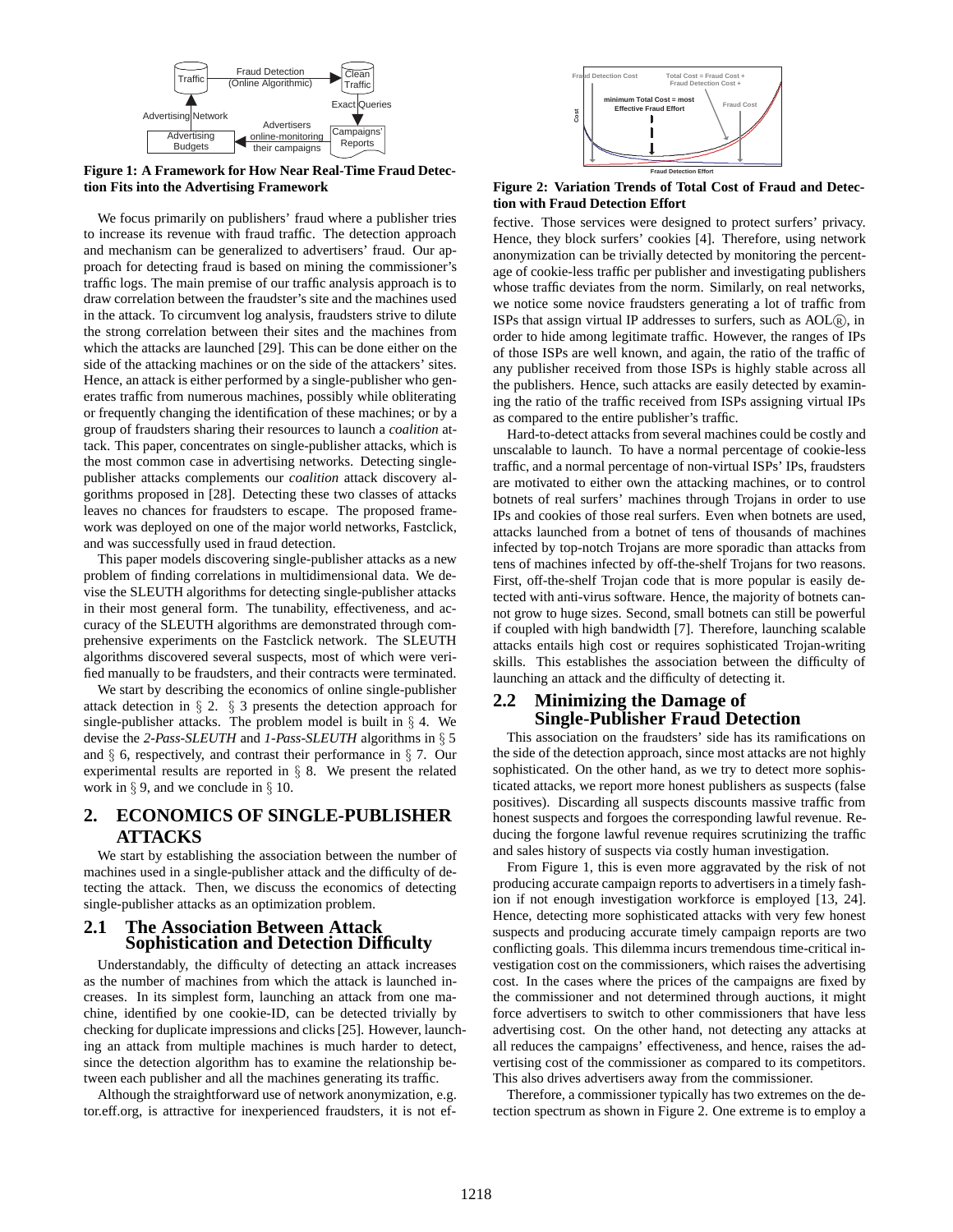very aggressive detection algorithm that reports most publishers as suspects, and employ a massive number of human investigators in order to detect attacks from any number of machines, and produce timely campaign reports to advertisers. The other extreme is to employ a very lenient detection algorithm that reports few suspects, and deal with the cost of fraud attacks that jeopardizes the commissioner's effectiveness and reputation. Typically, the commissioner aims at reducing its suspects, to save on the human cost, while detecting the majority of attacks, which are not highly sophisticated. This corresponds to the trough of the total cost curve in Figure 2.

# **2.3 Research Objective**

While exactly calculating the optimal total fraud cost is out of the scope of this work because of lack of measured and estimated costs of fraud and detection, we provide a tool for the commissioner to find the *sweet spot* where the total cost curve becomes almost minimal. The goal of this work is to provide an algorithmic tradeoff between detecting attacks from a larger number of machines versus decreasing the number of honest suspects reported as fraudulent.

Through this research, we reduce the total fraud cost by devising an effective detection mechanism whose aggressiveness can be tuned to explore the tradeoff between the fraud and detection costs, in order to minimize the total cost of single-publisher attacks.

# **3. DETECTION APPROACH FOR SINGLE-PUBLISHER ATTACKS**

We now discuss the first steps towards detecting single-publisher attacks. We develop an approach based on how fraudsters can use their resources to launch scalable attacks. We then use this development to present our tunable detection methodology.

# **3.1 Efficiently Using Resources**

Although the fraudster's resources can be limited, there are intelligent ways to increase the sophistication of the attack. Attacks can be made very difficult to detect by frequently changing the identification (IP or cookie ID) of the attacking machines so that the traffic appears as if coming from a large number of machines. As fraud detectives, this makes associating the attacking machines with the fraudster very challenging.

# *3.1.1 Frequently Changing the IP*

Although the attack might be generated from a limited number of machines, say 10, the attacker can change the real IP addresses assigned by the ISP to the attacking machines. Every time a connection (e.g. dial-up) is made to the ISP, the ISP assigns a single real IP address to the account. There is a chance that disconnecting and reconnecting changes the IP address assigned to the machine. However, most ISPs start a session with every connection and assign a new IP only after session expiration. The duration of such sessions is around 30 minutes [17]. Therefore, attackers have to disconnect, wait for the session to expire, and then reconnect again to be assigned a new real IP. This activity throttles the attacking machine. Even if the fraudsters control a moderate number of machines, say 100, their bandwidth will be throttled.

As mentioned earlier, connecting to the Internet through an ISP that uses virtual IPs is trivially detected. Using real IPs and changing them slows down the attack. This makes changing the cookie IDs of the machines the most popular way to scale up the attack.

# *3.1.2 Frequently Changing the Cookie: The NAT-Masquerading Attack*

To make the best use of the IPs, the fraudster can frequently change the cookie identification of the attacking machines, and hence, make the traffic resemble that of Network Address Translation (NAT) boxes. We demonstrate one such attack in Figure 3.

```
The NAT-Masquerading Attack
begin
  For each machine connected to the Internet through a distinct IP
    Phase 0: Connecting to the Internet Anonymously
       Connect to the Internet through a proxy server
    Phase 1: Collecting Cookies
       Repeat several times
         Load publisher's site
         Move assigned cookie to Bank Folder
    Phase 2: Faking Traffic
       Repeat forever
         Move a random cookie from Bank Folder to Cookies Folder
         Simulate an impression or a click
end;
```
#### **Figure 3: The** *NAT-Masquerading* **Attack**

The *NAT-Masquerading* attack is one way the attackers can increase the number of cookies used in the attack. For each machine connected to the Internet through a unique IP, the attacker starts without a cookie, requests the publisher's page, and thus the machine is assigned a valid cookie with a new ID from the commissioner. This cookie is automatically stored in the "Cookies" folder. The script moves this cookie to a different folder, and repeats the process many times. After the machine ends up with a bank of valid cookies that were assigned by the commissioner, the script selects a random cookie from the cookie bank, returns it to the "Cookies" folder, and makes a fake impression and/or click with this cookie, whose ID is reported to the commissioner. The script returns the cookie to the bank folder, selects another cookie, and so on.

# *3.1.3 The NAT-Masquerading Attack Strengths*

Attacks like *NAT-Masquerading* are very attractive for fraudsters. A fraudster only needs a small number of IPs, and a script that is easy to write. The traffic can pass as normal cookie-identified traffic from numerous surfers behind some NAT boxes. The attack scales well even from a small pool of IPs.

In addition to its simplicity, and inexpensiveness, we discovered that the *NAT-Masquerading* attack is widely used since it is difficult for commissioners to detect, due to the following reasons:

- 1. **Duplicate detection of cookies is not effective.** The *NAT-Masquerading* attack interleaves the cookie actions to widely separate the activities of the same cookie. Hence, the attack is denser, while impressions and clicks are not duplicated in a small window of time [25].
- 2. **Duplicate detection of IPs is not appropriate.** Because this attack discredits cookies information, we can only utilize IPs-based signals to detect the attack. In contrast to cookies, IPs could be shared by several machines. Therefore, duplicate detection of IPs would erroneously discard legitimate NAT traffic, and reduce the commissioner's revenue.
- 3. **Difficulty in matching IPs with fraudsters.** The traffic of a fraudster could be a mixture of legitimate traffic and fraudulent traffic coming from various IPs. In addition, if the fraudster launches his attack through proxy servers, the traffic from the IPs of the proxy server could be a mixture of the fraudster's traffic and genuine traffic of other publishers.

*NAT-Masquerading* is the most generalized single-publisher attack using any set of IP addresses. We state the following proposition without proof.

PROPOSITION 1. *Using the same number of IPs, any attack using zero or one cookie, can also be detected using the same mechanism that detects attacks with many cookies.*

# **3.2 Shifting the Focus from Cookies to IPs**

To detect the generalized single-publisher attacks, the detection algorithm should go beyond examining cookies. As fraud detectives, we should not rely solely on detecting traffic entries with the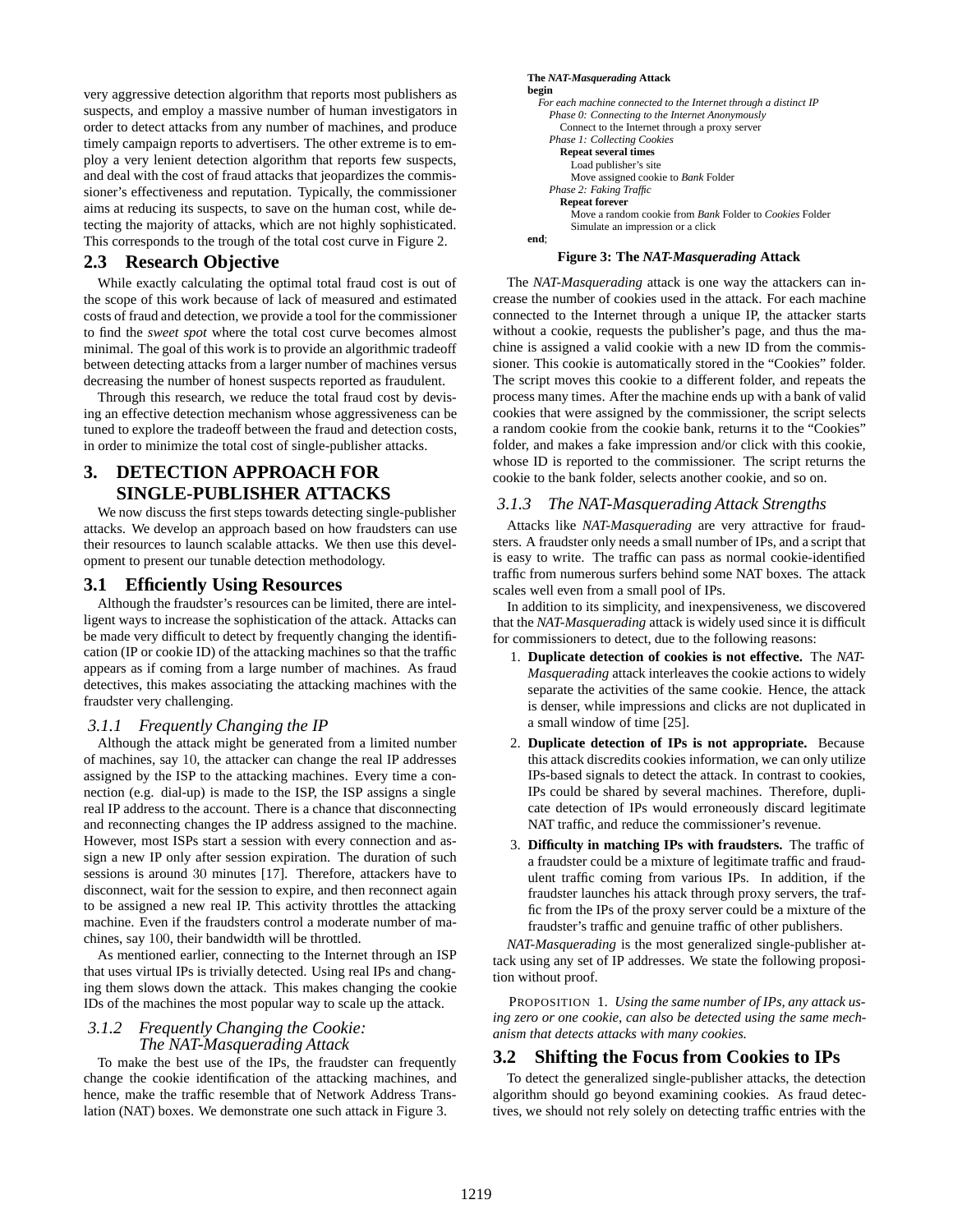same cookies [25]. Since the general forms of attacks, like *NAT-Masquerading*, reduce the reliability of cookies information, we should examine the relationship between publishers and IPs. We should identify outlier activities of publishers with respect to  $IPs<sup>1</sup>$ . Such abnormalities reflect all attacks as discussed next.

One such abnormality could be a publisher whose traffic is monopolized by a few IPs. This could be a fraudster using these IP to launch an attack. However, this measure is overly aggressive, since some IPs, like those of legitimate NAT boxes, are shared by numerous computers, and could generate most of a publisher's traffic.

The complementary abnormal behavior, of some IPs directing a considerable portion of their traffic to a specific site, could reveal IPs used by a fraudster. Yet, it could also be a site, like myspace.com<sup>2</sup>, which is highly popular among numerous IPs.

Thus, we need to normalize the traffic and detect active pairs of publishers and IPs. We are searching for correlations that do not reflect the average activity of the IP and the publisher. An inactive IP should be generating little traffic for most publishers. Similarly, an unpopular site should receive slim traffic from most IPs. We are looking for unpopular sites receiving most of their traffic from inactive IPs that are only active for this specific sites, i.e., sites and IPs that are strongly coupled.

#### **4. PROBLEM FORMALIZATION**

Now, we build a model for detecting attacks from several IPs.

#### **4.1 Modeling the Problem**

Abstractly, the incoming traffic entries can be viewed as independent elements with two dimensions, the publisher, and the IP. The event of generating a traffic entry for a publisher,  $x$ , has sample probability  $P(x)$ . Similarly, the occurrence of an IP, y, has sample probability  $P(y)$ . To model the problem, we make the following assumption.

ASSUMPTION 1. *The probabilities,*  $P(x)$  *and*  $P(y)$ *, of observing* x *and* y*, respectively, are normally independent.*

That is  $P(x \land y)$ , the sample probability of publisher x receiving a traffic entry from IP y, is given by  $P(x)P(y)$ . For example, in a dataset, let x have  $P(x)=0.001$ , and y have  $P(y)=2.5*10^{-4}$ , if  $x$  and  $y$  are uncorrelated, the commissioner should receive a traffic entry from IP y to publisher x with probability  $2.5 \times 10^{-7}$ .

We model the problem of detecting single-publisher attacks as identifying publishers correlated with several IPs, which clearly violates Assumption 1. As we seek weaker correlations, we report more honest suspects, though such anomalies are the primary suspects that could be investigated, a costly time-critical process. Assumption 1 is validated through real network analysis in  $\S$  8.2.1, where we report the number of honest suspects of this assumption.

This is a manifestation of the tradeoff between discovering more single-publisher attacks, and minimizing the cost of fraud detection, as discussed in § 2.2. The more attacks we try to discover, the weaker the correlations we target, the more the honest suspects, and the higher the detection cost.

Based on Assumption 1, there should exist a high correlation between a fraudster and the IPs s(he) exploits. Hence, for each publisher, we should search for IPs that generate a significant portion of this publisher's traffic.

However, this metric might be overly aggressive, since some active IPs naturally generate significant portions of the traffic of numerous publishers. Therefore, we should not suspect IPs which are active for several publishers. In other words, we report a correlated

<sup>1</sup>We concentrate on fraud detection, and assume the traffic source IPs are not spoofed. Counteracting spoofing was studied in [5].

pair of a publisher and an IP only if the publisher receives a significant portion of its traffic from this IP, while the IP is driving a non-trivial percentage of its traffic to the publisher's site.

To model the solution, we borrow a definition from the data streams literature, and build on it. We define a correlated pair as one where the IP is a *frequent*<sup>3</sup> element for the publisher, and the publisher is a *frequent* element for the IP.

### **4.2 Formal Problem Definition**

We formulate the problem of detecting *correlations* in a 2-dimensional stream as follows. Given a stream  $S$  of size  $N$  of 2-dimensional data entries, and two user<sup>4</sup> defined *frequency thresholds*  $\phi$ , and  $\psi$ , both in the interval  $(0, 1)$ ; find all pairs, such that for each discovered pair,  $(x, y)$ , it is true that  $F(x, y) > \lceil \phi F(x) \rceil$ , and that  $F(x, y) > \lceil \psi F(y) \rceil$ ; where  $F(x, y)$  is the number of occurrences of the pair  $(x, y)$  in S;  $F(x)$  is the aggregate number of occurrences of all the pairs with x as its first dimension value; and  $F(y)$ is the aggregate number of occurrences of all the pairs with  $y$  as its second dimension value.

For notational purposes, we denote the stream of pairs which have publisher x as its first dimension,  $S_x$ , and call it the traffic of publisher x. Similarly,  $S_y$  stands for the traffic of IP y.  $F(x)$  is the size of  $S_x$ , and  $F(y)$  is the size of  $S_y$ . We also denote the set of distinct publishers in the first dimension  $A_1$ ; and the set of distinct IPs in the second dimension  $A_2$ . We say an IP y is  $\phi$ *-frequent* for publisher x, if  $F(x, y) > \lceil \phi F(x) \rceil$ ; and publisher x is  $\psi$ *-frequent* for IP y, if  $F(x, y) > \lfloor \psi F(y) \rfloor$ .

The two frequency thresholds  $\phi$ , and  $\psi$  are the means by which the commissioner adjusts the aggressiveness of the algorithm. Notice that the thresholds and the algorithms presented hereafter can be tuned according to the nature of publishers and IPs. That is, the commissioner can group the publishers based on their traffic size or the level of confidence, and sets different  $\phi$  thresholds for different groups of publishers. Similarly different  $\psi$  thresholds can be used for different groups of IPs. However, for simplicity, we assume one  $\phi$  across all publishers and one  $\psi$  across all IPs.

The higher the  $\phi$ , and  $\psi$ , the stronger the correlation sought, the fewer the honest suspects, and the lower the fraud detection cost as discussed in § 2.2.

#### **4.3 To Stream or Not to Stream**

We have borrowed the problem of frequent elements on data streams to formalize the problem of finding correlation in 2-dimensional streams. In reality, some networks might relax the requirement of detecting fraud in a stream environment. While still analyzing traffic in near real-time, the goal could be relaxed to process the traffic window in time that is less than the window span. This relaxation on the application side leaves room for multi-pass algorithms.

To use a single-pass or multi-pass algorithms is a network design decision. We expect multi-pass algorithms to be more accurate than single-pass algorithms, due to their ability of verifying estimates of frequencies on several passes. Higher accuracy means fewer suspects to manually investigate, and lower detection cost.

On the other hand, from an application perspective, a single-pass algorithm allows reporting suspects at any time. In contrast, multipass algorithms have to scan the entire stream at least once before reporting suspects when a query is posed, which introduces some latency in query response time. This gives single-pass algorithms an advantage, especially when dealing with large traffic windows, say days or weeks. This property of online responding to queries is

<sup>&</sup>lt;sup>2</sup>Est. 1999, has over 300M accounts, as of February 2008.

<sup>&</sup>lt;sup>3</sup>The term *frequent* was defined in [22] as an element in a stream of size N, which occurs more than  $\lceil \phi N \rceil$  times, where  $\phi \in (0, 1)$ is a user predefined *frequency threshold*.

<sup>4</sup> By user, we refer to the commissioner.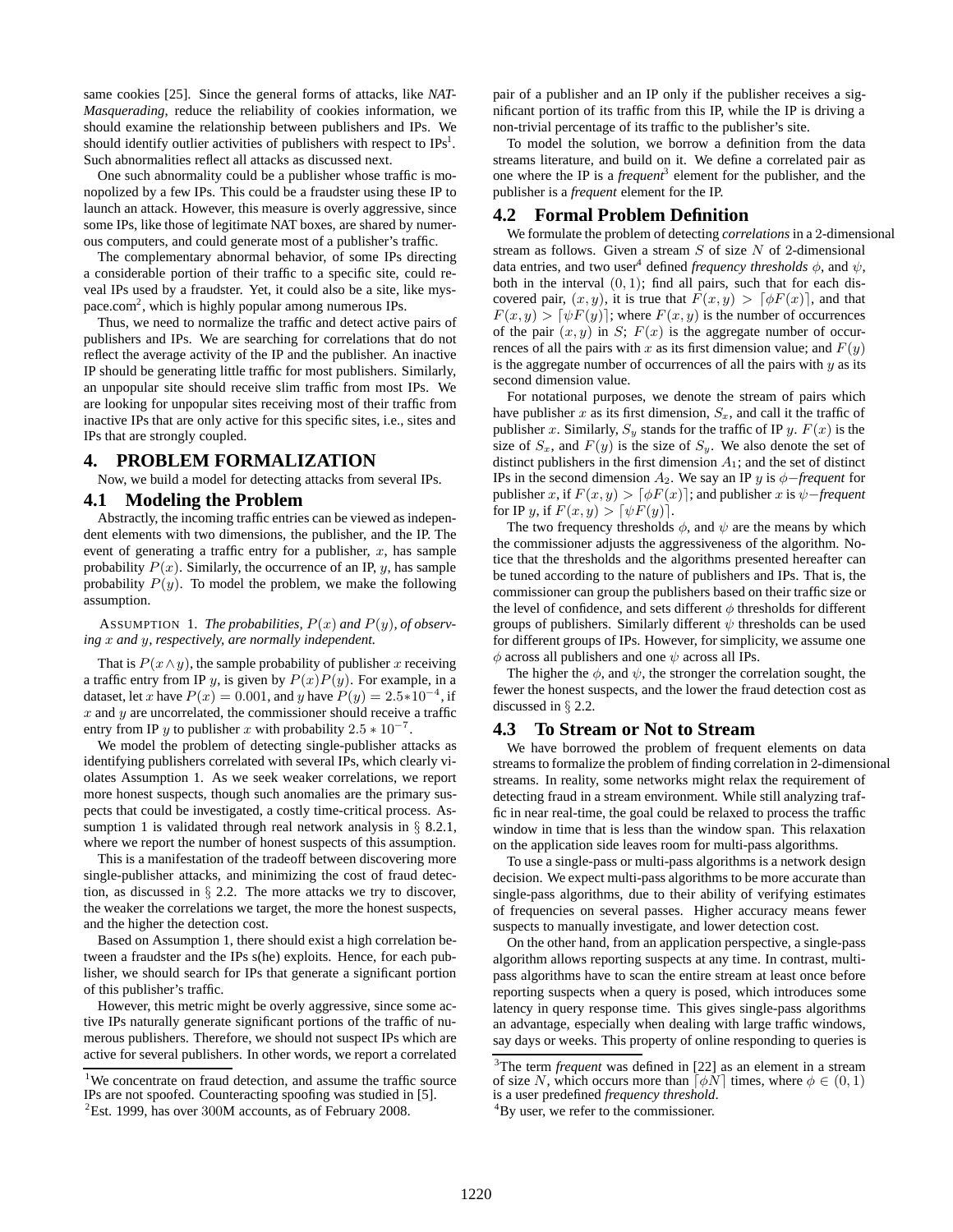crucial for customer satisfaction, if real-time handling of advertisers' complaints is a network design goal. This way, advertisers can contact the commissioner about suspicious traffic, and the commissioner can respond to their concerns almost instantaneously. From a system design standpoint, single-pass algorithms enable cumulatively monitoring of traffic, and issuing queries at any point, without necessarily defining when the analysis window ends *a priori*.

At Fastclick, we decided to employ a single-pass streaming algorithm due to the above reasons. However, we also explored the multi-pass option. We developed, *2-Pass-SLEUTH*, a two-pass algorithm as an effort in this direction. *2-Pass-SLEUTH* was developed further into our streaming *1-Pass-SLEUTH* algorithm. Before we describe the algorithms in  $\S$  5 and  $\S$  6, we comment on the infeasibility of an exact solution in a stream environment.

# **4.4 Infeasibility of an Exact Stream Solution**

The problem of exactly detecting correlations is infeasible on streams, as shown in Theorem 1.

THEOREM 1. *Any exact solution for the problem of detecting* correlations *in multidimensional streams requires keeping exact and complete information about all pairs in the stream.*

Proof. The proof is by contradiction for 2-dimensional streams, and the generalization for higher dimensions is straightforward. Given a 1-dimensional stream,  $q_1, q_2, \ldots, q_I, \ldots, q_N$ , of size N, construct a 2-dimensional stream of pairs of size  $N$  as follows,  $(q, q_1), (q, q_2), \ldots, (q, q_I), \ldots, (q, q_N)$ , by appending some element,  $q$ , as the first value for all pairs. An answer to the query about correlations in the constructed stream with thresholds  $\phi$  and  $\psi = 1 - \frac{1}{N}$  can be directly translated into an answer to a query about frequent elements in the original stream with threshold  $\phi$ . Answering the exact query about the constructed 2-dimensional stream without complete information contradicts the fact that finding exact frequent elements in a stream requires complete information about all elements  $[6, 11]$ .

From Theorem 1, an exact solution entails keeping complete information about the traffic. The traffic can be stored in a large 2 dimensional array of publishers and IPs. Every time the commissioner receives a new impression or click, the corresponding cell gets incremented. Storing an array of the traffic of publishers and IPs is infeasible. There are approximately  $2^{32} = 4G$  IPs, and an average commissioner has around 50,000 publishers. An array with a traffic counter for each pair will contain more than  $214 * 10^{12}$  cells. If each cell is a 4-Byte integer, the array size is approximately 1 PetaByte. The other extreme is trading space for speed. Since this array is very sparse, it can be stored using a sparse matrix representation [32]. However, the sparse matrix representation entails access time linear in the cardinality of at least one dimension. This is not suitable for real-time updates and queries.

We are not aware of any stream mining solution for the proposed problem. This is one generalization of the frequent elements [22] in data streams for higher dimensionality. The problem of frequent elements in streams has been generalized before in other contexts. The notion of frequent elements was generalized for hierarchies in [8], where an element can only be frequent if the sum of frequencies of its infrequent children satisfies the threshold. The notion was then re-generalized for higher dimensionality in [9]. A singledimensional stream was summarized in [27] using a 2-dimensional structure containing antecedents and consequents of associations between frequent pairs of elements that are not widely separated in the stream. However, none of the algorithms in [8, 9, 27] can be modified to handle the problem in hand. Also, we are not aware of any other data mining algorithm that can be, which necessitates devising a new approximate algorithm.

# **5. DEVELOPING A TWO-PASS SCHEME**

In this section, we investigate how to detect single-publisher fraud instances by efficiently identifying correlations in multidimensional data over large domains. We start by proposing a twopass scheme, *2-Pass-SLEUTH*, in § 5.1. Then, we give its implementation details in § 5.2. We develop *2-Pass-SLEUTH* into the single-pass scheme, *1-Pass-SLEUTH*, in § 6.

# **5.1 2-Pass-SLEUTH: the Big Picture**

U In the first *discovery pass*, a set of IPs, the *frequent group* =  $\forall x \in A_1$  $\{y|(y \in A_2) \wedge (F(x,y) > \lceil \phi F(x) \rceil)\}\)$ , is formed that contains all the IPs found to be φ−*frequent* for at least one publisher. For each publisher,  $x$ , a data structure is constructed that keeps track of which IPs are  $\phi$ *-frequent* for x. After scanning the traffic, the publishers' data structures are queried for φ−*frequent* IPs. The second *verification pass* is made on the traffic to verify that each IP in the *frequent group* generates a high percentage of its traffic for the suspected publisher(s). For each IP, y in the *frequent group*, a data structure is constructed that reports the  $\psi$ -*frequent* publishers for y. After completing the second pass, all *correlations*  $=\{(x, y)|y \in \text{frequent group} \land F(x, y) > [\phi F(x)] \land F(x, y) >$  $[\psi F(y)]$  are reported.

Although the formal problem is symmetric on both dimensions, we purposefully selected the publishers' dimension to handle in the first pass because the cardinality of the publishers is typically much smaller than that of the IPs (50,000 versus 4G). Our goal is a feasible and more accurate processing in the first pass to lessen the IPs to be examined in the second pass. Thus, the large cardinality of the IPs is reduced considerably from a processing standpoint.

To implement this scheme, we have to first identify frequent elements in one pass. Several approximate schemes [10, 11, 12, 15, 16, 22, 26] have been proposed to solve this problem, any of which can be employed to accurately report IPs that are frequent to specific publishers, as well as publishers who are frequent to specific IPs. We chose *Space-Saving* [26] for the reasons explained in § 6.

# **5.2 Implementing 2-Pass-SLEUTH**

We now briefly describe how to implement the two-pass *2-Pass-SLEUTH* scheme using *Space-Saving* [26]. We explain how *Space-Saving* can be incorporated in the *discovery pass* to output the *frequent group*, and the discussion applies to the *verification pass*.

During the first *discovery pass*, a lightweight *Stream-Summary*<sup>x</sup> structure is kept for each publisher, x. *Stream-Summary<sub>x</sub>* is employed by *Space-Saving* to maintain partial information about exactly m IPs of interest,  $e_1, e_2, \ldots, e_m$ , using m counters, where m is as specified later. At any time, each counter is monitoring a specific IP. Although *Stream-Summary* is a hash-based structure, the IPs monitored in *Stream-Summary<sub>x</sub>* are sorted by their estimated frequencies. That is,  $e_1$  ( $e_m$ ) has the highest (lowest) estimated frequency,  $Count(x, e_1)$  ( $Count(x, e_m)$ ). If an IP is not monitored, its estimated frequency is 0.

*Stream-Summary<sub>x</sub>* monitors the φ−*frequent* IPs for x with a guaranteed error rate,  $\epsilon$ . *Space-Saving* guarantees that monitored IPs can have their hits overestimated by no more than  $\epsilon F(x)$ , and never underestimated. Regardless of the permutation of  $S_x$ , the guaranteed error rate,  $\epsilon$ , decreases with the increase in the number of counters in *Stream-Summary*x, m, and with the data skew. Even if all IPs contribute equally to  $S_x$ , i.e., in the worst case of uniform data, a permissible error rate,  $\epsilon$ , is enforced with m at most  $\lceil \frac{1}{\epsilon} \rceil$ . In practice,  $\epsilon$  is set between  $\frac{\phi}{10}$  and  $\frac{\phi}{100}$ .

For every observed pair  $(x, y)$  in the traffic, the algorithm selects the *Stream-Summary* that monitors x, and updates *Stream-*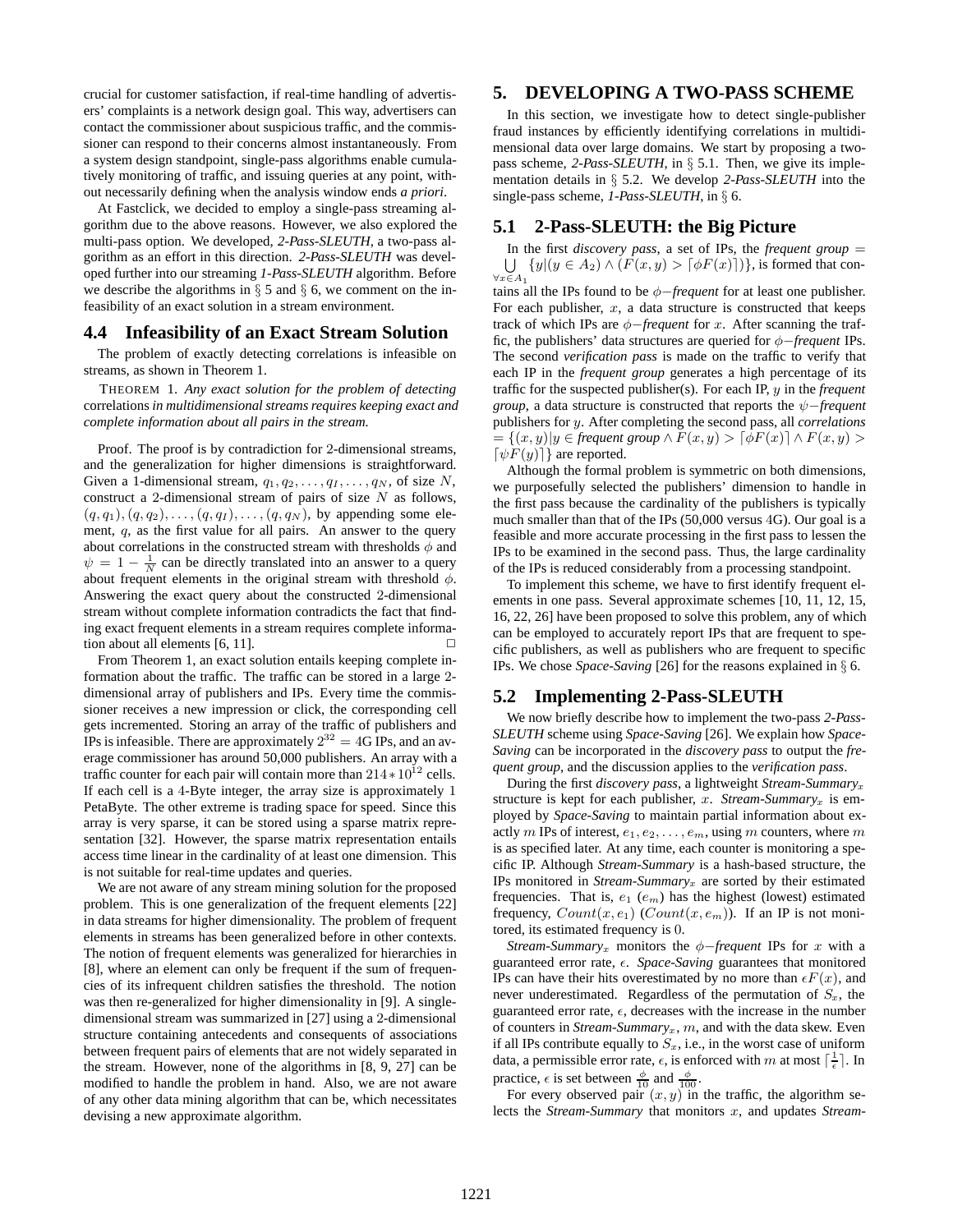```
Algorithm: Space-Saving(Stream-Summary SSx, size m, element y)
begin
  If y is monitored in SS_x {
     let Count(x, e_i) be the counter of y
     Count(x, e_i) +;
  }else{
     //The replacement step
     let \boldsymbol{e}_{m} be the element with least hits, minReplace em with y;
     Assign \varepsilon(x, y) the value min;Count(x, y) +;
   }
end;
```


**Figure 5: The** *Publisher-Hash-Table* **Structure**

*Summary*<sup>x</sup> using the *Space-Saving* algorithm, as sketched in Figure 4. If there is a counter,  $Count(x, e_i)$ , in *Stream-Summary<sub>x</sub>* assigned to the observed IP, y, i.e.,  $e_i = y$ , then  $Count(x, e_i)$ is incremented, and the counter is moved to its correct position in *Stream-Summary<sub>x</sub>*, in amortized constant time. If  $y$  is not monitored, i.e., no counter is assigned to  $y$ , then  $e_m$ , the IP that currently has the least estimated hits,  $min$ , is replaced with y. Since the actual hits of y can be any number between 1 and  $min + 1$ , *Space*-*Saving* assigns  $Count(x, y)$  the value  $min + 1$ , since it gives elements the benefit of doubt not to underestimate frequencies. Thus, *Space-Saving* never misses a frequent IP but may report some infrequent IPs as frequent. For each IP,  $e_i$ , in *Stream-Summary<sub>x</sub>*, the algorithm keeps track of its maximum possible over-estimation,  $\varepsilon(x, e_i)$ , resulting from the initialization of its counter when inserted into the *Stream-Summary<sub>x</sub>*. That is, when starting to monitor y, set  $\varepsilon(x, y)$  to the counter value that was evicted. Thus, at any time and for any IP,  $e_i$ , in *Stream-Summary<sub>x</sub>*,  $0 \le \varepsilon(x, e_i) \le$  $min \leq \epsilon F(x)$ ; and  $F(x, e_i) \leq Count(x, e_i) \leq (F(x, e_i) +$  $\varepsilon(x, e_i) \leq F(x, e_i) + \epsilon F(x).$ 

As depicted in Figure 5, all publishers' *Stream-Summary* structures are stored in a hash table, *Publisher-Hash-Table*. This ensures constant amortized processing per traffic entry in the first pass.

After the completion of the first pass, for every publisher,  $x$ , the IPs in *Stream-Summary<sub>x</sub>* are traversed in order of their estimated frequency, and all the IPs are output, until an IP is reached whose frequency is below  $\lceil \phi F(x) \rceil$ . *Space-Saving* guarantees that all identified  $\phi$ *−frequent* IPs for any publisher, x, have frequencies no less than  $[(\phi - \epsilon)F(x)]$ . In addition, an IP y with  $F(x, y)$  $\lceil \phi F(x) \rceil$  is guaranteed to be reported. The *frequent group* is formed as a union of all the reported IPs, and the second *verification pass* is made on the traffic. For each IP, y, in the *frequent group*, the ψ−*frequent* publishers for y are found in a way similar to the one used in the *discovery pass*. Concurrent to this process, the frequent IPs discovered for each publisher in the *discovery pass* can be verified to remove uncertainties introduced by the error  $\epsilon$ . To report

anomalies, for each publisher, x, all IPs that are  $\phi$ *-frequent* for x are checked. For each such IP, y, if x is  $\psi$ *-frequent* for y, then the pair  $(x, y)$  is suspicious.

# **6. DETECTING CORRELATIONS IN ONE PASS**

In  $\S$  6.1 and  $\S$  6.2, we develop the ideas in  $\S$  5 into a one-pass algorithm, *1-Pass-SLEUTH*, and its *Captured-Correlations* structure.

# **6.1 Merging the Two Passes**

The *2-Pass-SLEUTH* scheme presented in § 5 accurately discovers correlations that can be manually inspected to discover fraud. However, it requires two passes on the traffic. In order to make only one pass on the traffic, publishers that are frequent for IPs must be discovered in this single pass. Simultaneous discovery of  $ψ$ *-frequent* publishers in,  $S_y$ , for each IP, y, in the traffic window is not feasible. The reason is, in large samples of real data, the number of distinct IPs occurring in a dataset of length  $N$  is roughly found to be  $\frac{N}{3}$ . That is, collecting information about the traffic of all IPs entails keeping  $\frac{N}{3}$  *Stream-Summary* structures; which is an infeasible  $O(N)$  approach. Hence, we devote this section to answering the question: *"how to select and monitor IPs that should have their frequent publishers identified in a single pass?"*

#### *6.1.1 Selecting IPs to Monitor*

The IPs which should have their traffic monitored are those that would appear in the *frequent group* at the end of the *discovery pass* in the two-pass scheme. Those are the IPs that are φ−*frequent* for at least one publisher. The ψ−*frequent* publishers of these IPs should be known in order to verify the suspects discovered on the publishers' dimension. The rest of the IPs, the *infrequent group*  $=\{y|(y \in A_2) \wedge (\forall x \in A_1, F(x,y) \leq [\phi F(x)])\}$ , are not φ−*frequent* to any publisher. Due to time and space constraints, it is desirable not to monitor the traffic of IPs in the *infrequent group*, since they have no chance of signaling fraud. In reality, IPs in the *frequent group* can only be known after the *discovery pass*.

We follow a best-effort approach to answer the above question. We integrate the *verification pass* into the *discovery pass* by identifying the IPs of the *frequent group* as early as possible. In Theorem 6, we will establish the correctness of our algorithm by showing that the IPs discovered early to belong to the *frequent group*, are accurate and complete under very reasonable assumptions.

Every IP that becomes φ−*frequent* for at least one publisher in the course of the pass should have its traffic monitored, to verify the suspects discovered on the publishers' dimensions by the end of the pass. The earlier we correctly classify an IP to belong to the *frequent group*, the bigger the analyzed portion of the traffic of this IP. Thus, the answer to the above question lies in the following. *Early and accurate identification of IPs that belong to the* frequent group *is necessary to feasibly and precisely detect correlations*.

However, the set of IPs identified as frequent over time can be unbounded, since some IPs can be identified as φ−*frequent* for some publisher in the course of the pass, but are deemed infrequent by the end of pass. To wisely allocate space for monitoring IPs, the traffic of an IP that becomes φ−*infrequent* for all publishers should stop being monitored.

Hence, we need to employ an accurate frequent elements algorithm that continuously report, for each publisher, which infrequent IPs are becoming frequent, as well as which frequent IPs are becoming infrequent. This is the reason we selected the *Space-Saving* algorithm, since it can incrementally answer continuous queries about frequent elements in a data stream, with negligible constant space and time overheads.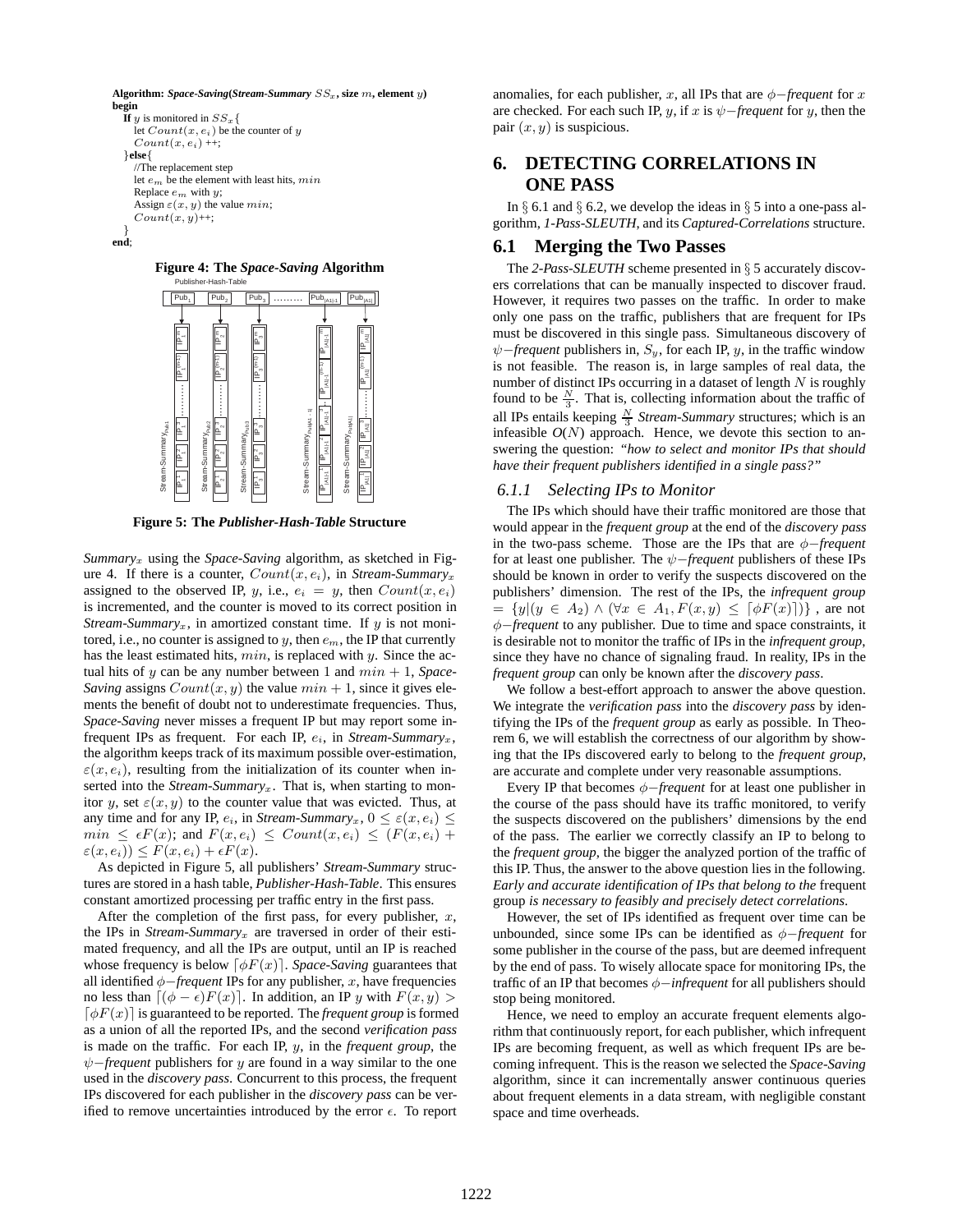

**Figure 6: The IP-Hash-Table Structure**

#### *6.1.2 Bootstrapping the Monitored IPs*

Once we identify an IP, y, as being φ−*frequent* for at least one publisher, the traffic of y should be monitored using a new *Stream-Summary*<sup>y</sup> that should be initialized wisely.

The straightforward initialization approach is to collect information about  $y$  from all publishers. For each publisher,  $x$ , the algorithm should read  $Count(x, y)$  from *Stream-Summary<sub>x</sub>* and insert it into *Stream-Summary*<sup>y</sup> . However, this makes the processing time of the traffic entries linear in the number of publishers, which is impractical. We follow a more pragmatic approach.

We sample  $S_y$  to populate *Stream-Summary<sub>y</sub>*. The biggest available unbiased sample of  $S_y$  is the part of the traffic not yet observed. Our goal is to make the number of publishers' hits in *Stream-Summary<sub>y</sub>* a consistent scale-down of the true hits the publishers have received since the very beginning of the pass. Thus, we create an empty *Stream-Summary<sub>y</sub>*, and set the counter of  $x$  in *Stream-Summary<sub>y</sub>*,  $Count(y, x)$ , to 1.

# **6.2 The 1-Pass-SLEUTH Algorithm and the Captured-Correlations Structure**

Now, we describe the *Captured-Correlations* structure, and how it is utilized to summarize correlations between publishers and IPs.

#### *6.2.1 The Captured-Correlations Structure*

The *Captured-Correlations* structure consists of two components. First, the *Publisher-Hash-Table* contains a *Stream-Summary* structure for each publisher as explained in  $\S$  5.2. *Stream-Summary<sub>x</sub>* monitors the  $\phi$ *-frequent* IPs for x as illustrated in Figure 5.

The second component, as depicted in Figure 6, is the *IP-Hash-Table*, a hash table that monitors the traffic of IPs suspected to belong to the *frequent group*. This table should be searchable by the IP. The number of IPs whose traffic are monitored in *IP-Hash-Table* is limited as shown later in Theorem 5. For each IP, y, in *IP-Hash-Table*, there is a pair,  $pair_y$ ,  $\langle Count_{freq}(y)$ , *Stream-Summary<sub>y</sub>*). The traffic of IP y is monitored with *Stream-Summary*<sup>y</sup> that tracks the frequent publishers for y using n counters, where  $n = \lceil \frac{1}{\eta} \rceil$ , and  $\eta$  is the maximum error rate the commissioner allows in discovering ψ−*frequent* publishers in the IPs' dimension.

Meanwhile, for any IP,  $y$ , the number of publishers  $y$  is currently frequent for is stored in the counter  $Count_{freq}(y)$ . If an IP, y, is currently frequent for at least one publisher, then it is expected to belong to the *frequent group*, and its traffic should be monitored in *IP-Hash-Table*. The purpose of keeping  $Count_{freq}(y)$  is to stop monitoring the traffic of IP y, and free the space used by  $pair<sub>v</sub>$ once  $Count_{freq}(y)$  is decremented to 0. When this happens, y is no more expected to belong to the *frequent group*.

#### *6.2.2 The*  $\varphi$  *Reduced Threshold*

In order to allow for early discovery of the IPs that belong to the *frequent group*, we reduce the frequency at which the publishers'

*Stream-Summary* structures report an IP to be frequent or infrequent. For a publisher,  $x$ , instead of reporting an IP,  $y$ , to be frequent when  $Count(x, y)$  reaches  $\phi F'(x)$ ,  $y$  is reported as frequent when  $Count(x, y)$  reaches  $\varphi F'(x)$ , where  $F'(x)$  is the number of hits seen so far for publisher  $x$ ,  $\varphi$  is a user specified *reduced threshold*<sup>5</sup>, and  $\epsilon \leq \varphi \leq \phi$ . This enables more accurate monitoring of traffic of IPs in the *frequent group*.

Similarly, the *Stream-Summary* of an IP, y, is deleted from *IP-Hash-Table* only when its frequency drops below the *reduced threshold* for all publishers, i.e.,  $Count(x, y) < \varphi F'(x)$  for every publisher, x. This delayed deletion of the *Stream-Summary* of an infrequent IP gives it a chance to become frequent again without loosing information about its past traffic.

Using  $\varphi$  instead of  $\phi$  to assign *Stream-Summary* structures to IPs, and incrementing or decrementing their counters in *IP-Hash-Table* entails some overhead, since some IPs in the *infrequent group* will have their traffic monitored. However, as larger portions of the traffic of IPs are monitored, fewer honest suspects are output, which reduces the human cost significantly.

#### *6.2.3 The 1-Pass-SLEUTH Algorithm*

The *1-Pass-SLEUTH* algorithm is sketched in Figure 7. For every observed pair (x, y), the algorithm selects the *Stream-Summary* that monitors x, and increments the counter of y in *Stream-Summary*x. The algorithm then checks if there are any IPs in *Stream-Summaryx* that became  $\varphi$ *−frequent*. Only the last observed IP, y, can become  $\varphi$ *−frequent*. If this is the case,  $Count_{freq}(y)$ , is incremented, if y already belongs to *IP-Hash-Table*. Otherwise, y is inserted into *IP-Hash-Table* with  $Count_{freq}(y) = 1$  and an empty *Stream-Summary*<sup>y</sup> data structure. On the other hand, if there are any IPs in the *Stream-Summary*<sup>x</sup> that became ϕ−*infrequent*, their counters get decremented in *IP-Hash-Table*. If the counter of any of these IPs reaches 0, the IP gets deleted from *IP-Hash-Table*. Next, *IP-Hash-Table* is searched for IP y. If it exists, publisher x is incremented in its *Stream-Summary*y.

Once the traffic is scanned by *1-Pass-SLEUTH* and *Captured-Correlations* is built, the user can query for correlations. The *Anomaly-Alarm* algorithm that reports correlations efficiently is straightforward. As described in Figure 8, the algorithm checks all the publishers in the first dimension. For each publisher,  $x$ , it finds all IPs that are  $\phi$ *-frequent* for x. For each IP, y, it checks if x is  $ψ$ *−frequent* in *Stream-Summary<sub>y</sub>*. If both frequency conditions hold, this pair  $(x, y)$  is reported as a possible fraud instance.

# **7. PERFORMANCE ANALYSIS OF THE SLEUTH ALGORITHMS**

Now, we briefly comment on the performance of *2-Pass-SLEUTH* and *1-Pass-SLEUTH* from an analytical perspective. We analyze the accuracy, and the processing time of the SLEUTH algorithms.

# **7.1 Run Times of the SLEUTH Algorithms**

THEOREM 2. 2-Pass-SLEUTH *runs in two passes, with an amortized constant processing time per traffic entry.*

Proof. The proof follows directly from the algorithm definition and the streaming nature of *Space-Saving*.

We also prove that *1-Pass-SLEUTH* processes each traffic entry in constant amortized time. Hence, *1-Pass-SLEUTH* is effective in a streaming environment.

THEOREM 3. *The* 1-Pass-SLEUTH *algorithm has an amortized constant processing time per traffic entry.*

Proof. The *1-Pass-SLEUTH* algorithm is divided into four main steps. For any pair,  $(x, y)$ , the first step increments  $y$  in *Stream*-

<sup>5</sup> From real network experience, we suggest setting  $\epsilon \geq \frac{\varphi}{10} \geq \frac{\phi}{100}$ .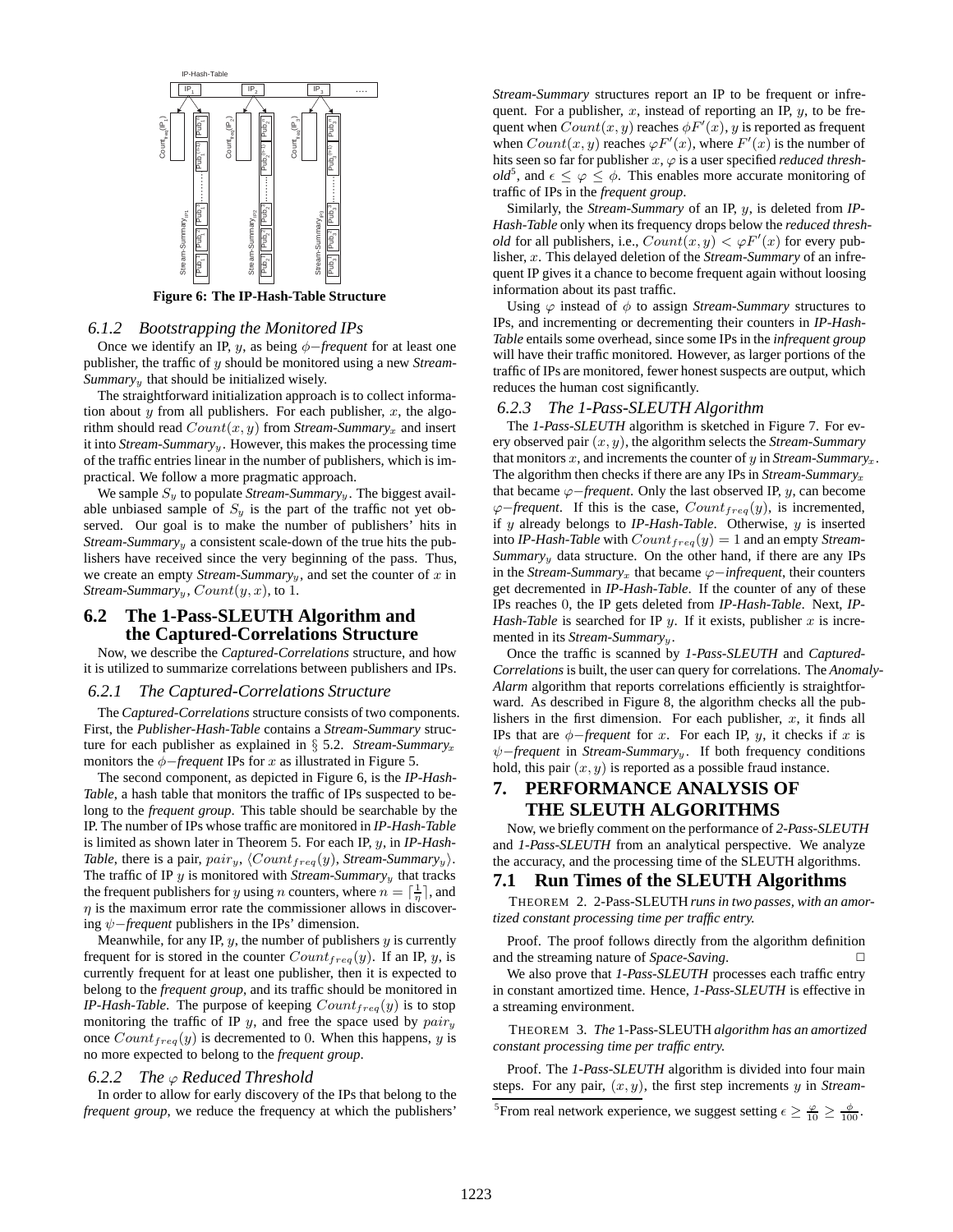```
Algorithm: 1-Pass-SLEUTH(Captured-Correlations(m, n))
begin
  for each pair, (x, y), in the traffic S{
    let x be monitored using Stream-Summaryx
     Space-Saving(Stream-Summaryx, m, y);
    If y turned \varphi−frequent for x{
       If pairy exists in IP-Hash-Table{
          IP-Hash-Table.Count_{freq}(y) + +;
       }else{
          SS_y = new empty Stream-Summary with n counters;
          pair_y = new pair \langle 1, SS_y \rangle;
          Insert pairy in IP-Hash-Table;
       }
     }
let Setx
infreq be the set of elements turned ϕ−infrequent
for each q ∈ Setx
infreq{
IP-Hash-Table.Countfreq(q) − −;
       If IP-Hash-Table.Count<sub>freq</sub>(q) = 0{
          delete pairq from IP-Hash-Table;
       }
     }// end for
    If pairy exists in IP-Hash-Table{
       let y be monitored using Stream-Summaryy
       Space-Saving(Stream-Summaryy, n, x);
    }
  }// end for
end;
```
#### **Figure 7: The** *1-Pass-SLEUTH* **Algorithm**

**Algorithm:** *Anomaly-Alarm***(***Captured-Correlations***(**m, n**)) begin for** each *Stream-Summary<sup>x</sup>* in *Publisher-Hash-Table*{ **Integer**  $i = 1$ ;

```
while (Count(x, e_i) > \lceil \phi F(x) \rceil) AND i \leq m<sup>[</sup>
        let ei be monitored in IP-Hash-Table at pairy
         let F''(y) be the total number of y hits in Stream-Summary<sub>y</sub>
         If (Count(y, x) > \lceil \psi F''(y) \rceil)output (x, y) as correlated;
         }
        i + +;
      }// end while
   }// end for
end;
```
#### **Figure 8: The** *Anomaly-Alarm* **Algorithm**

*Summary<sub>x</sub>*. The second step increments  $Count_{freq}(y)$  if y became *ϕ−frequent* in the *Stream-Summary<sub>x</sub>*. The third step decrements  $Count_{freq}(q)$ , for every q that became  $\varphi$ *−infrequent* in *Stream-Summary<sub>x</sub>*. The fourth step increments x in *Stream-Summary<sub>y</sub>*, if the traffic of  $y$  is monitored. From [26], the first and the fourth steps consume amortized constant time. We will show that the second and the third steps also consume amortized constant time.

Any element, q, can only become ϕ−*frequent* in a *Stream-Summary* data structure, when  $q$  is incremented. Hence, the number of times q is reported as ϕ−*frequent* is no more than the number of occurrences of q. Bearing in mind that an element can only become ϕ−*infrequent* if it was originally ϕ−*frequent*, we deduce that the number of times q is reported as ϕ−*infrequent* is no more than the number of occurrences of  $q$ . Generalizing that to all the IPs that occur in  $S_x$ , for any publisher x, it follows that the total number of times of the elements are reported as frequent or infrequent is no more than  $2F(x)$ . Dividing this by the size of  $S_x$ , then for every hit to  $x$ , the average number of IPs reported as frequent or infrequent is at most 2. Since processing counter increments, or decrements, and creating or deleting *Stream-Summary* data structures is done in an amortized constant time because of the hash table, then the second and third steps are done in amortized constant time.

Hence, the four steps have amortized constant time.  $\Box$ 

# **7.2 Space Usages of the SLEUTH Algorithms**

From Theorems 4 and 5, *1-Pass-SLEUTH* consumes more space, since  $\phi > \varphi$ . However, the space requirements of both algorithms are bounded, and can be accommodated on current machines.

THEOREM 4. *The space used by* 2-Pass-SLEUTH *is O*( $|A_1|$  \*  $(\frac{1}{\epsilon} + \frac{1}{\phi * \eta}))$ , where  $A_1$  is the number of publishers.

Proof. In the first pass, *2-Pass-SLEUTH* keeps a *Publisher-Hash-Table* that contains a *Stream-Summary* data structure for each publisher. In the second pass, for each IP in the *frequent group*, a *Stream-Summary* structure is maintained. The space consumed by *Publisher-Hash-Table* is the size of one *Stream-Summary* structure multiplied by their number. This is equal to  $O(m * |A_1|) = O(\frac{|A_1|}{\epsilon})$ .

The maximum number of IPs that can be frequent for one publisher is  $\frac{1}{\phi}$ . Hence, the maximum possible number of IPs in the *frequent group* is  $\frac{|A_1|}{\phi}$ . Each of these IPs is allocated a *Stream*-*Summary* structures requiring up to  $n = \frac{1}{\eta}$  counters. Hence, the total space used in the second pass is  $O(\frac{|A_1|}{\phi*\eta})$ .

THEOREM 5. *The space used by* 1-Pass-SLEUTH *is O*( $|A_1|$  \*  $(\frac{1}{\epsilon} + \frac{1}{\varphi * \eta}))$ , where  $A_1$  is the number of publishers.

Proof. The *Captured-Correlations* data structure used by the *1-Pass-SLEUTH* algorithm consists of two components. The first component is the *Publisher-Hash-Table* that contains *Stream-Summary* data structures for all publishers. The second component is *IP-Hash-Table* that carries the pairs of counters and *Stream-Summary* data structures for IPs.

The space consumed by *Publisher-Hash-Table* is  $O(\frac{|A_1|}{\epsilon})$ .

The space consumed by *IP-Hash-Table* is the size of one *Stream-Summary* structure multiplied by their number, since the space used by the hash table and the counters is linear in the number of monitored IPs. The maximum number of IPs that can be frequent for one publisher is  $\frac{1}{\varphi}$ . Hence, the maximum possible number of IPs' *Stream-Summary* structures is  $\frac{|A_1|}{\varphi}$ . Each of these structures requires up to  $n = \frac{1}{\eta}$  counters. Hence, the total space used by the second component is  $O(\frac{|A_1|}{\varphi * \eta})$ .

### **7.3 Accuracy of the 1-Pass-SLEUTH Algorithm**

Although *1-Pass-SLEUTH* monitors the traffic of IPs approximately, since their traffic is monitored after they are frequent for at least one publisher, practically, its accuracy is very high. Assuming that the traffic characteristics of non-fraudulent publishers and IPs are stable within the analyzed window, for every fraudster, *1- Pass-SLEUTH* guarantees reporting all its exploited IPs as stated in Theorem 6.

Violations of this assumption are expectedly uncommon as the traffic window analyzed is typically an hour or a few hours. Since, fraudsters cannot forcefully influence the traffic of honest sites contracting with the commissioner, they cannot use this assumption to escape *1-Pass-SLEUTH*.

THEOREM 6. *If the characteristics of non-fraudulent traffic are stable within the analyzed window,* 1-Pass-SLEUTH *and* Anomaly-Alarm *report all suspects in the stream.*

Proof. For any fraudulent pair  $(x, y)$ , let  $|S''|$ , and  $F''(x, y)$ denote the number of hits observed after the creation of *Stream-Summary<sub>y</sub>*, for all pairs, and for  $(x, y)$ , respectively. Let N be the size of the entire stream.  $S_x$  will consist of alternating *onsegments*, where y is  $\phi$ -*frequent* in *Stream-Summary<sub>x</sub>*, and *offsegments*, where *y* is *φ*−*infrequent* in *Stream-Summary<sub>x</sub></sub>*. Since, by the end of S, y is  $\phi$ -frequent for x, then  $S_x$  ends in an *onsegment*. During an *on-segment*, the traffic of y is guaranteed to be monitored. Therefore, the traffic of  $y$  cannot start being monitored amidst an *on-segment*. That is, just before monitoring the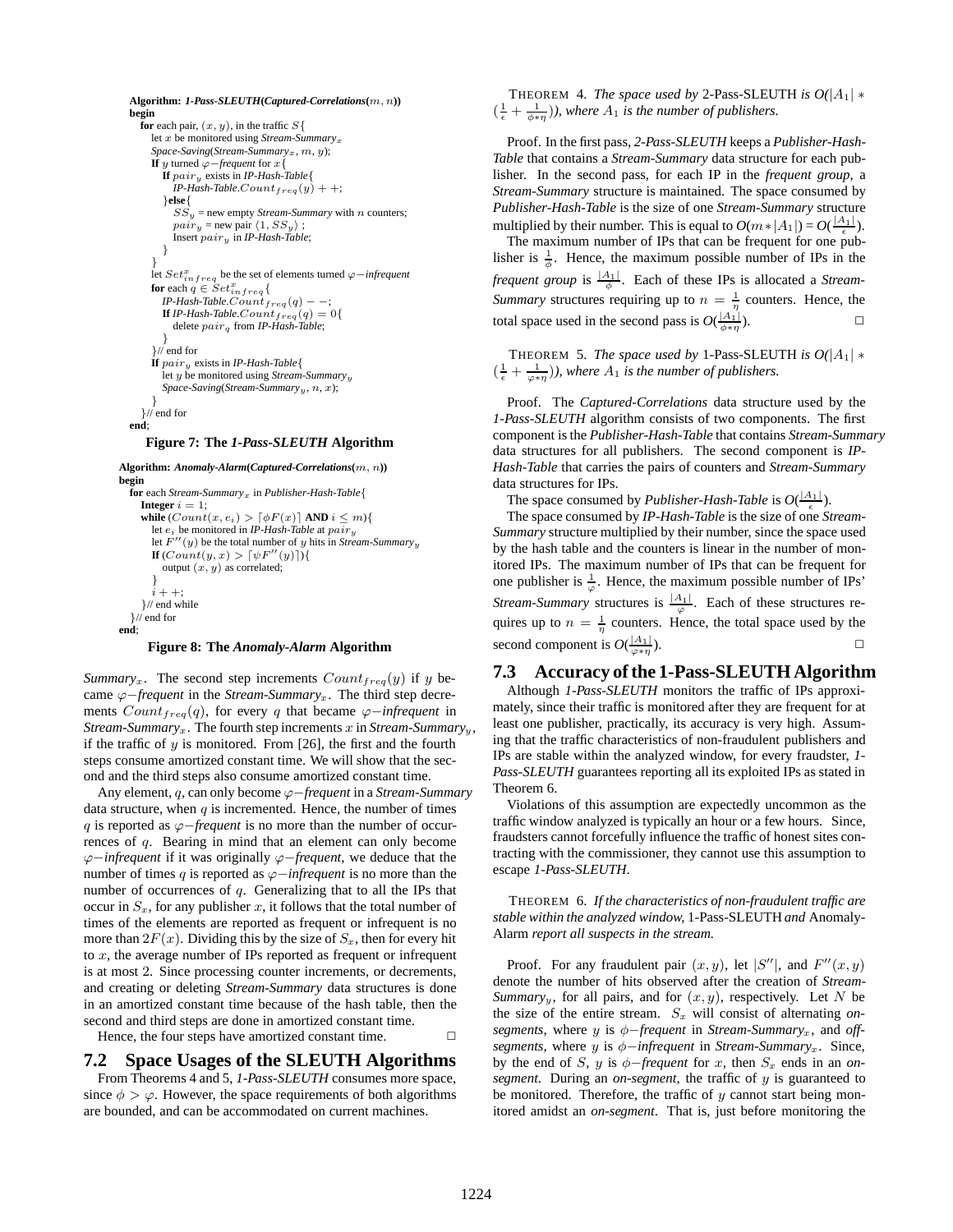traffic of *y*, *y* was *φ*−*infrequent* in *Stream-Summary<sub>x</sub></sub>*, and was  $\phi$ *−frequent* for x in the portion of  $S_x$  after *Stream-Summary*<sub>y</sub> was last created, even if this portion contains *off-segments*. Hence,  $\frac{F''(x,y)}{F''(x)} > \frac{F(x,y)}{F(x)} > \phi$ , where  $F''(x)$  is the number of hits observed for x after creating *Stream-Summary<sub>u</sub>*.

If the traffic characteristics of non-fraudulent pairs do not change drastically within the stream, for any non-fraudulent pair  $(x, y)$ , the following holds.

$$
\frac{|S''|}{N} \approx \frac{F''(x,y)}{F(x,y)}\tag{1}
$$

For the rest of the proof, we assume rough equality holds with high probability. Without loss of generality, let  $x$  be the only fraudster exploiting  $y$ , and  $y$  is exploited by  $x$  only. Summing Equation 1 for all IPs except y yields  $\frac{F''(x,A_2 \setminus y)}{F(x,A_2 \setminus y)} \approx \frac{|S''|}{N}$ . Since  $F(x) =$  $F(x, y) + F(x, A_2 \backslash y)$ , and  $F''(x) = F''(x, y) + F''(x, A_2 \backslash y)$ , then  $\frac{F''(x,y)}{F(x,y)} > \frac{F''(x)}{F(x)} = \frac{F''(x,y) + F''(x,A_2 \setminus y)}{F(x,y) + F(x,A_2 \setminus y)}$ . Thus,  $\frac{F''(x,y)}{F(x,y)} >$  $\frac{|S''|}{N}$  for this fraudulent pair.

Summing Equation 1 for all sites except x yields  $\frac{F''(A_1 \setminus x, y)}{F(A_1 \setminus x, y)} \approx$  $\frac{|S''|}{N}$ . Since  $F(y) = F(x, y) + F(A_1 \backslash x, y)$ , and  $F''(y) = F''(x, y) +$  $F''(A_1 \backslash x, y)$ , then  $\frac{F''(x,y)}{F(x,y)} > \frac{F''(y)}{F(y)}$ . Since x is  $\psi$ -frequent for y, then  $F(x, y) > \psi F(y)$ , and hence,  $F''(x, y) > \psi F''(y)$ . Since  $Count(y, x) \geq F''(x, y)$ , then  $Count(y, x) > \psi F''(x)$ .

Thus, y gets reported as  $\phi$ *-frequent* for x, and x gets reported as  $\psi$ *−frequent* for y.  $\Box$ 

# **8. EXPERIMENTAL RESULTS**

After analyzing the performance and the usability of *2-Pass-SLEUTH* and *1-Pass-SLEUTH*, we report their behavior on the Fastclick network. We experimented with a 45-minute traffic trace of 54,045,873 entries. We evaluated the effectiveness and accuracy of the algorithms. In addition, we explored the tradeoff between the fraud and the detection costs, discussed in § 2.2.

#### **8.1 Algorithmic Assessment**

The proposed algorithms were implemented in C++, and were executed on a Pentium IV 2.66 GHz, with 1.0 GB RAM. For *2- Pass-SLEUTH* and *1-Pass-SLEUTH*, in order to measure the *recall* (the number of correct elements found as a percentage of the number of actual correct elements) and the *precision* (the number of correct elements found as a percentage of the entire output), we had to implement an exact solution. The goal is to measure the algorithmic accuracy of the SLEUTH algorithms as compared to an exact algorithm that exactly solves the correlations problem in multidimensional streams. This should not be confused with whether the suspects are fraudulent or not.

We implemented a linked-list representation of the sparse matrix of publishers and IPs, and used it to calculate the correct correlations. However, to process a data sample of size less than 3M entries, the sparse matrix approach ran in over 84 hours.

So, we had to retreat to a smarter exact algorithm. We implemented *Exact*, a single-pass hash-based algorithm that keeps information about the size of the traffic of every publisher-IP pair observed in the dataset. Although *Exact* cannot realistically be used to analyze large datasets, it provides all the correlations when used for smaller datasets. We dissected the traffic dataset by time into 15 data samples that were of roughly equal sizes. Thus, on small datasets, *Exact* makes it possible to measure the *recall* and the *precision*, and assess the savings of the approximate SLEUTH algorithms.

To evaluate the strengths of the SLEUTH algorithms, we ran comprehensive experiments with values of  $\phi$  and  $\psi$  varying from 0.1 to 1.0 on a fixed interval of 0.1. For simplicity, we used the same  $\phi$  for all publishers and the same  $\psi$  for all IPs. Throughout the experiments,  $\varphi$  was set to  $\frac{\phi}{2}$ . *m* was set to  $\frac{10}{\phi}$ , which guarantees an  $\epsilon$  of at most  $\frac{\phi}{10}$  in the publishers' *Stream-Summary* structures. *n* was set to  $\frac{10}{\psi}$ , which guarantees an  $\eta$  of at most  $\frac{\psi}{10}$  in the IPs' *Stream-Summary* structures. The results are reported in § 8.1.1. We then examine the online nature of *1-Pass-SLEUTH* by comparing its performance to the single-pass *Exact* as the stream is processed, and report the results in § 8.1.2.

### *8.1.1 The Effectiveness of the SLEUTH Algorithms*

We examined how the algorithms behave as  $\phi$  changes. We issued queries for finding correlations with  $\psi$  fixed at 0.1. We varied  $\phi$  from 0.1 to 1.0 on a fixed interval of 0.1. We then examined how the algorithms behave as  $\psi$  changes, and varied  $\psi$  from 0.1 to 1.0 on a fixed interval of 0.1, with  $\phi$  fixed at 0.1. Every query was issued against the 15 data samples. For various  $\phi$ , the average space, run time, recall, and precision for *2-Pass-SLEUTH*, *1-Pass-SLEUTH*, and *Exact* are plotted in Figures 9(a) through 9(d), respectively. For various  $\psi$ , the performance metrics are plotted in Figure 10.

#### *8.1.1.1 The Space and Time Efficiency of SLEUTH.*

From Figures 9(a) and 10(a), the space consumptions of the SLEUTH algorithms were at most one fifth that of *Exact* when both  $\phi$  and  $\psi$  were 0.1. Since *Exact* keeps complete information, its space usage was constant for all  $\phi$  values. The space consumptions of the SLEUTH algorithms dropped as  $\phi$  increased, since they kept fewer counters in the publishers' *Stream-Summary* structures. In addition, the number of IPs whose traffic was monitored decreased since fewer IPs qualified to be in the *frequent group*. On the other hand, their space usages dropped very slightly as  $\psi$  increased, since the SLEUTH algorithms kept fewer counters to monitor the traffic of each monitored IP. However, the number of such monitored IPs did not decrease. This is the reason the decrease in spaces of the SLEUTH algorithms was relatively slower with the increase in  $\psi$ than with the increase in  $\phi$ . This is clear when comparing Figures 9(a), and 10(a). The ratio of the space usage of the SLEUTH algorithms to *Exact* dropped from  $1:5$  to  $1:20$  as  $\phi$  approached 1, while it decreased to 1:6 as  $\psi$  approached 1. On average, *2-Pass-SLEUTH* consumed 10% less space than *1-Pass-SLEUTH*, due to monitoring fewer IPs.

From Figures 9(b) and 10(b), the run times of the SLEUTH algorithms were almost constant. However, they ran 1.5 times faster than *Exact* in Figure 9(b), and 1.2 times faster than *Exact* in Figure 10(b). This is due to fewer increments on the IPs' dimension. On average, *2-Pass-SLEUTH* ran 4% faster than *1-Pass-SLEUTH*, since fewer IPs were monitored as the *frequent group* was identified more accurately. This speed difference shows both algorithms are CPU intensive. The second pass did not slow down *2- Pass-SLEUTH*. Instead, *2-Pass-SLEUTH* benefited from fewer increments on the IPs' dimension.

# *8.1.1.2 The Accuracy of SLEUTH.*

The recall and precision of *2-Pass-SLEUTH* were always constant at 1. The recall of *1-Pass-SLEUTH* varied between 1 and 0.9997 throughout the experiments. From Figure 9(d), the precision of *1-Pass-SLEUTH* decreased slightly from 0.97 to 0.95 as  $\phi$ increased from 0.1 to 1.0. When varying  $\psi$ , from Figure 10(d), the precision of *1-Pass-SLEUTH* decreased slightly from 0.97 to 0.91.

# *8.1.1.3 Comments on the SLEUTH Effectiveness.*

When compared to *Exact*, *2-Pass-SLEUTH* runs faster, consumes less space, and gives exact results. However, *2-Pass-SLEUTH* can only start the second pass after the end of the window. The second pass consumed 18% of its run time on average, which is consider-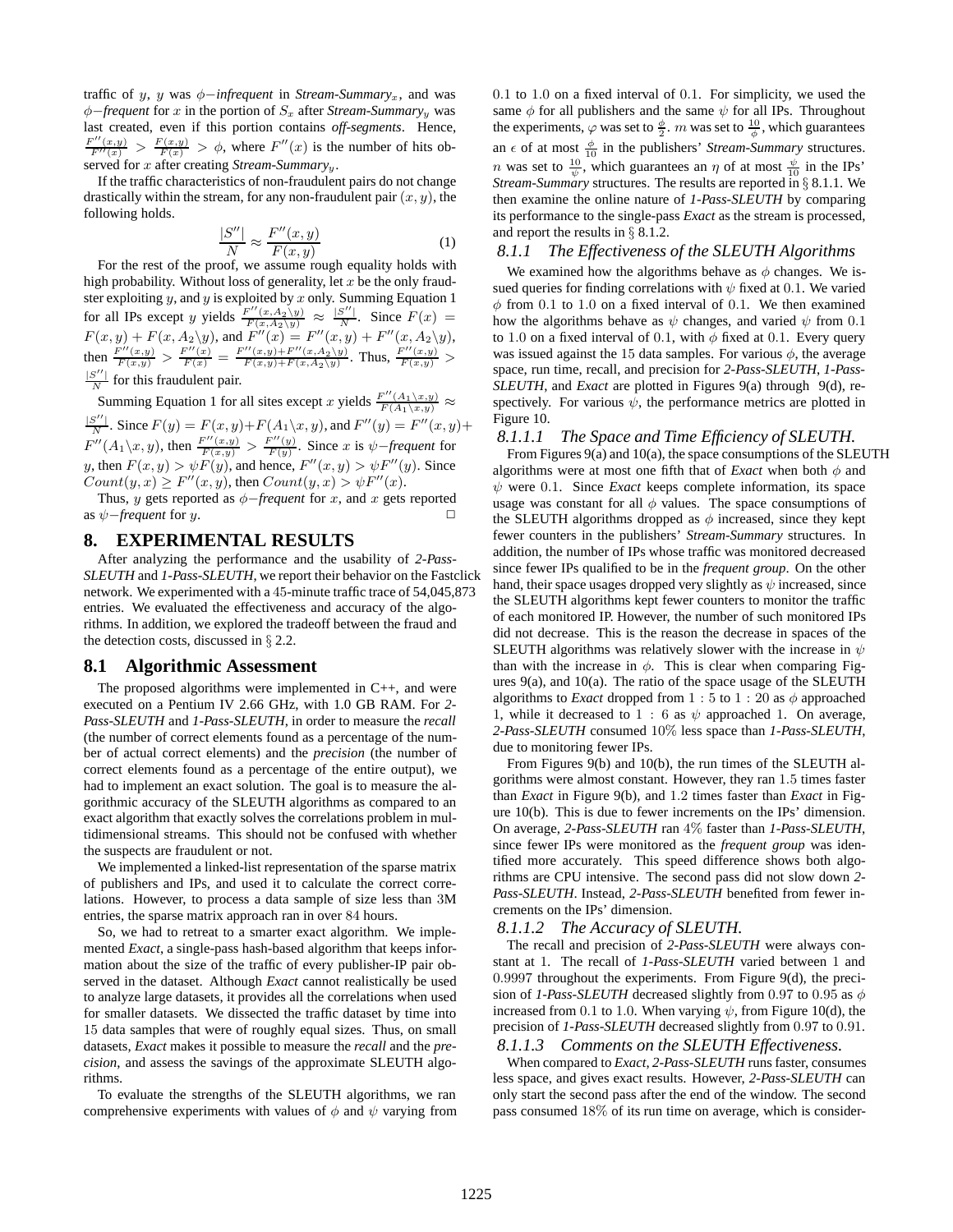



able latency in reporting suspects, especially when analyzing long traffic windows, like days. This supports the design decision at Fastclick to consider only single-pass schemes.

When compared to the single-pass *Exact*, *1-Pass-SLEUTH* gives high quality results, uses a lot less space, and runs faster. However, it could be argued that the difference in space can be counteracted by cheap memory. The real strength of *1-Pass-SLEUTH* is clearer when handling data of realistic sizes at a real time rate. The set of experiments presented above handles a very small dataset. On larger datasets, as explained in § 8.1.2, *1-Pass-SLEUTH* consumes much less space than *Exact*. The larger space consumed by *Exact* makes it virtually impossible to process realistic datasets in real time, due to thrashing.

# *8.1.2 1-Pass-SLEUTH Onlineness*

To assess the online nature of *1-Pass-SLEUTH*, we had to examine its scalability. The goal is to show that traffic entries are processed continuously at a constant rate regardless of the window size. We conducted another set of experiments. We issued one query with  $\phi = \psi = 0.1$  on the complete traffic stream (54,045,873 entries). We measured the time and the space usages for the algorithms after every 2,000,000 entries, and plotted the results in Figure 12. Clearly, *Exact* could not process the entire dataset due to thrashing.

From Figure 12(a), *Exact* started thrashing after consuming 12M entries. Meanwhile, *1-Pass-SLEUTH* only used 24MB and its space consumption was almost constant throughout the stream. The flat curve of *1-Pass-SLEUTH* is a manifestation of its constant space usage that is a lot smaller than *Exact*.

In terms of execution time (Figure 12(b)), *Exact* thrashed while *1-Pass-SLEUTH* had a constant processing time per entry regardless of the window size, as is clear from its linear trend, until it finished after 19.65 minutes. The fact that it was able to process the traffic the commissioner received in 45 minutes (approximately 54M entry), in less than 20 minutes proves its ability to discover fraud in real time without any lag, and with the ability to report suspects with almost no query latency.

# **8.2 Comments on Findings**

To evaluate the tradeoff between the weakness of the sought correlations and the number of honest suspects (false positives), we ran comprehensive experiments with various values of  $\phi$  and  $\psi$ , and sketched the results in Figure 11. Large values of  $\phi$  and  $\psi$  produce fewer correlations, fewer honest suspects, and hence, lower cost of fraud detection. However, to look for fraudsters that are



**Figure 11: Variation of Percentage of Correlations with** φ **and** ψ **(Number of Publishers axis has logarithmic scale)**

using numerous IPs, and forging slim traffic from each IP to stay under the radar level, the thresholds on  $\phi$  and  $\psi$  were lowered. Although some honest suspects get reported, which raises the cost of fraud detection, the SLEUTH algorithms reduces the suspects dramatically compared to the case where they are not used.

For simplicity, we issued queries with  $\phi = \psi$ . We varied them from 1.0 to 0.1 on a fixed interval of 0.1. For every run, when analyzing the traffic, we only considered publishers receiving at least  $\frac{10}{\psi}$  hits, in order to reduce the noise of under-sampled publishers. The number of qualified publishers varied between 3.7k and 5.2k publishers, which is big enough to ensure the validity of the results. We comment on our findings, including validating Assumption 1, and report some statistics on the discovered fraudsters.

#### *8.2.1 Assumption Validation*

The problem of detecting single-publisher attacks was modeled as searching for correlations violating Assumption 1. Assumption 1 states that the two dimensions of publishers and IPs are almost independent. That is, there should be no strong correlation between x and y for any observed pair  $(x, y)$ . Through analysis of real data, we show these correlations are very infrequent. We measured the number of publishers reported as suspects.

From Figure 11, the percentage of the publishers reported increased from 0.06% of the qualified publishers, when  $\phi$  and  $\psi$  were 1.0, to 6.37%, when  $\phi$  and  $\psi$  were 0.1. The median percentage of qualified publishers reported as suspects, even for combinations of  $\phi$  and  $\psi$  not shown in Figure 11, was 0.42%. § 8.2.2 reports very few honest suspects to not only show the validity of Assumption 1, but also the high correlation between fraudsters and exploited IPs.

#### *8.2.2 Tradeoff between Fraud and Detection Costs*

Figure 11 is a manifestation of the tradeoff between the costs of the fraud and the detection mechanisms presented in  $\S 2.2$ . As the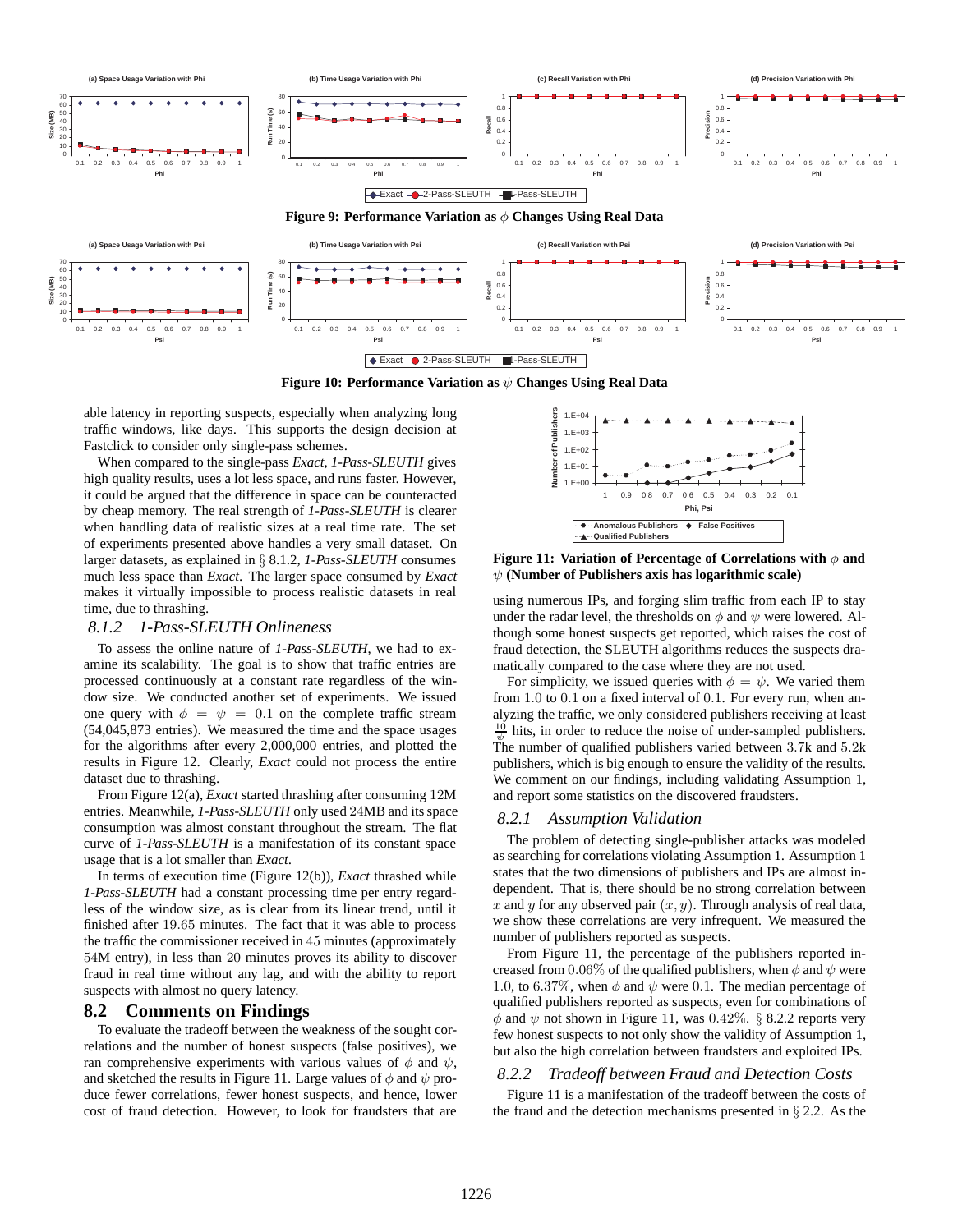number of suspects increased, the percentage of honest suspects also increased from  $0\%$  to 23.18% of the reported suspects  $(0\%$ to 1.48% of the qualified publishers). The percentage of honest suspects was 0% when the  $\phi$  and  $\psi$  were both more than 0.8. The median of honest suspects, even for combinations of  $\phi$  and  $\psi$  not shown in Figure 11, was 14.25%.

A suspect was judged to be fraudulent or a false positive based primarily on the sales volume generated by its traffic. The sales information of around 52% of the advertisers contracting with Fastclick were available to judge the value of the traffic from each publisher. This is a good sample to judge all publishers since each publisher generates traffic to almost all the advertisers.

However, the sales information alone is not enough to judge publishers due to the lack of evidence of malicious behavior. Around 17.2% of the publishers had meager sales. Discarding all publishers with sparse sales underpays the commissioner for large honest traffic volumes, as discussed in § 2.2.

#### *8.2.3 Comments on Discovered Frauds*

Around 79.4% of the frauds discovered were from 8 IPs or fewer. Around 52.3% of which, used more than a single cookie for their attacks. This shows the proliferation of *NAT-Masquerading*.

It is also worth reporting that among our false positives, we discovered some publishers that were weakly correlated with a few IPs, such that the traffic of the IPs did not yield any sales. However, these publishers were generating sales from traffic from the rest of the IPs. We expect this correlation to be a result of either DDoS attacks; or as attacks of competitors of these publishers that aim at judging these honest suspects as fraudsters to terminate their contracts with commissioners. We discounted the traffic coming from these suspected IPs, but charged the advertisers for the traffic coming from the rest of the IPs.

## **9. RELATED WORK**

After describing our single-publisher attack detection approach and evaluating it on Fastclick network, we summarize the related work to clarify the relevance of the considered problem. Click fraud has been a concern to commissioners since their conception [35]<sup>6</sup>. Classical fraud detection judges publishers based on metrics of advertisements on their sites, such as how the ratio of impressions to clicks (the *Click Through Rate*) for advertisements differs from the norms [18]. The classical approach depends on the commissioners' edge in knowing the network-wide behavior of each advertisement. Supposedly, this knowledge is only available to commissioners, since the traffic model conceals from the publishers the advertisements loaded and clicked on their sites.

However, the classical approach can be fooled by fraudsters who can take advantage of a specific site architecture that reveals the advertisements loaded and clicked [29]. This architecture is used by some trusted publishers, like CNN, to maximize revenue among several commissioners. Specifically, CNN redirects advertising traffic to a pool of servers operated by CNN before reaching the commissioners. This architecture reveals the advertisements loaded and clicked by surfers. If adopted by fraudsters, this architecture allows sampling the natural advertisements' behavior. Hence, fraudsters can automate traffic whose metrics comply with real traffic.

Furthermore, the classical approach cannot detect malicious intentions, and is designed to discard low-quality traffic, even if it is legitimate, where the quality of a click or an impression is an estimate of the probability it yields a sale. Aggressively discounting low-quality traffic whose metrics (e.g. CTR) deviate from the norms, or that yields no sales "underpays" honest publishers and commissioners for massive legitimate traffic delivered by their servers.

The main challenge is to distinguish fraudulent traffic from normal traffic. Asking for the cooperation of surfers, as proposed by the cryptographic approaches [3, 30], entails changing the advertising network model to be non-transparent to all surfers, which is unscalable. Moreover, they require the commissioners to uniquely identify surfers, which compromises surfers' privacy.

Analyzing the traffic data, which alleviates the drawbacks of both the cryptographic and classical approaches, was first proposed in [25]. Since commissioners face the dilemma of preserving surfers' privacy versus detecting fraud, they can only perform traffic-mining techniques on aggregate data using temporary surfers' identification, cookie IDs and IP addresses. This identification is temporary and stores no personal identification to preserve surfers' privacy. Meanwhile, machines used in the attacks are still identified enough for satisfactory fraud detection.

Detecting click fraud attacks has recently attracted much attention. In [25], we proposed a simple Bloom filter-based [2] algorithm that detects a naïve click fraud attack, where the publisher runs a script that continuously loads its page and simulates clicks on the advertisements in the page. The solution detects duplicates in a stream of impressions or clicks within a short period of time, like an hour. Experiments on real data were revealing. One of the advertisements was clicked 10,781 times by the same cookie ID in one day.

A more sophisticated click fraud attack was identified by Anupam *et al.* in [1]. It involves a coalition of dishonest publishers. In [27], a solution was proposed for detecting this attack via cooperation between commissioners and Internet Service Providers (ISPs) through identifying associations in a stream of HTTP requests. [28] proposed a generalized coalition attacks detection mechanism by discovering sites that have similar traffic. Our real-data analysis in [28] shows that legitimate sites have highly dissimilar traffic. Sites that receive their traffic from highly similar sets of IPs are almost always suspicious. In [28], we modeled the problem of detecting fraud coalitions in terms of the set similarity problem. We first proposed our *Similarity-Seeker* algorithm that uncovers coalitions of site pairs. We then extended the detection algorithm to detect coalitions of any size by finding all maximal cliques in a sites' similarity graph. On the Fastclick network, 93% of the detected sites were provably fraudsters.

Interestingly, data analysis techniques, like [25, 27, 28], can identify specific patterns and correlations that characterizes fraudulent traffic [23]. Hence, this approach can reveal malicious intentions. Thus, it complements the classical tools that detect lowquality traffic and cannot distinguish it from fraudulent traffic.

Detecting single-publisher attacks complements our algorithms for *coalition* attacks [28] that involve coalitions between several fraudsters. Detecting these two classes of attacks leaves no chances for fraudsters to escape.

## **10. CONCLUSION AND FUTURE WORK**

This paper explored the association between the sophistication of single-publisher attacks, and the difficulty of detecting such attacks; as well as the tradeoff between the single-publisher fraud cost and fraud detection costs. We modeled discovering singlepublisher attacks as finding correlations in multidimensional datasets. We devised the approximate *2-Pass-SLEUTH* and *1-Pass-SLEUTH* algorithms to solve the problem efficiently.

We demonstrated the effectiveness and accuracy of the proposed SLEUTH algorithms analytically. Our analytical evaluation was verified through comprehensive experiments on the Fastclick net-

<sup>6</sup> The complementary problem of *hit shaving*, where advertisers do not pay commission on some traffic, was addressed in [33]. The problem of dishonest commissioners has been studied in [21].